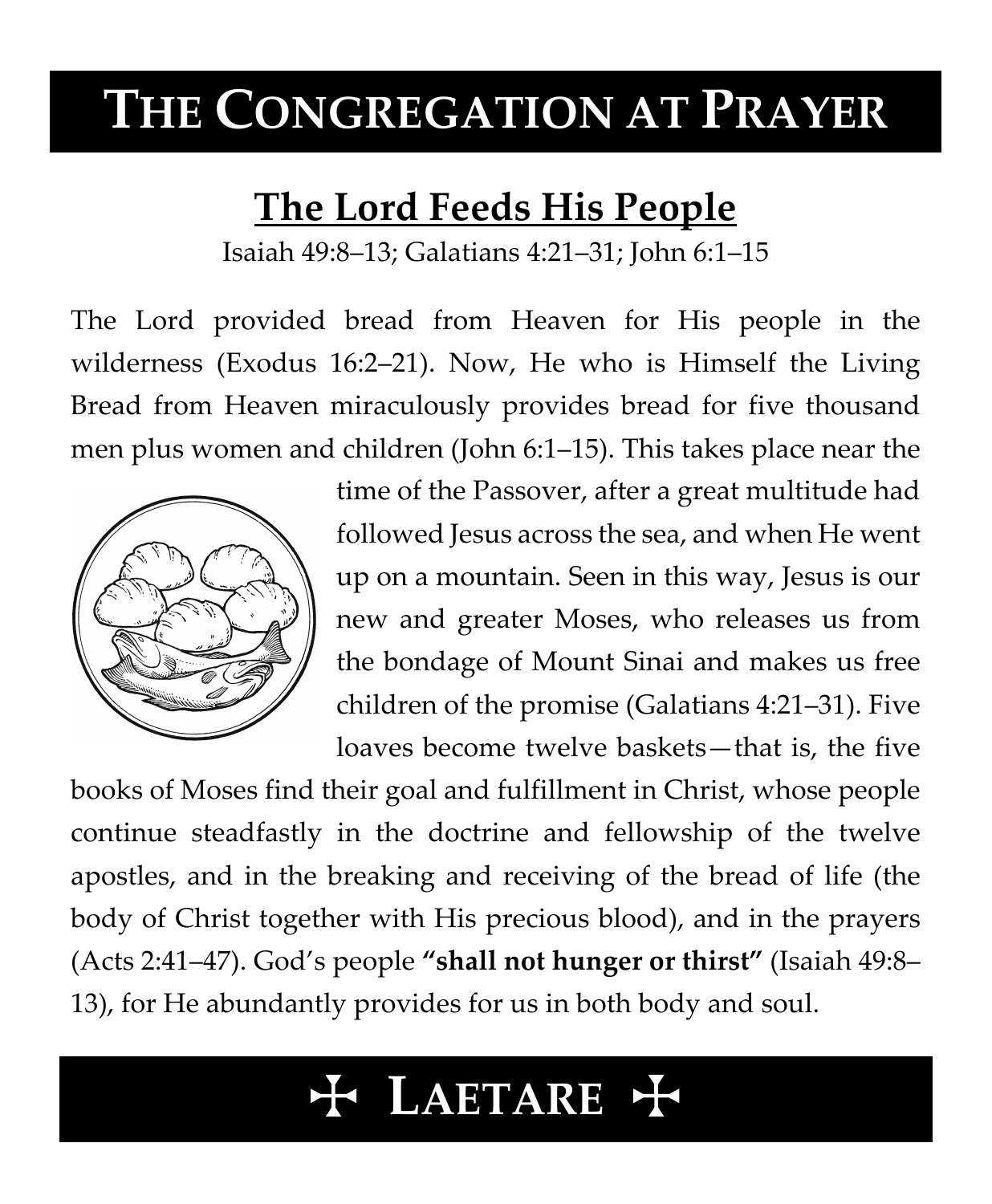#### **INVOCATION** (*make the sign of the holy cross and say*)

In the Name of the Father and of the  $\pm$  Son and of the Holy Spirit.

### **THE APOSTLES CREED**

I believe in God the Father Almighty, Maker of Heaven and earth. And in Jesus Christ, His only Son, our Lord, who was conceived by the Holy Spirit, born of the Virgin Mary, suffered under Pontius Pilate, was crucified, died, and was buried. He descended into hell. The third day He rose again from the dead. He ascended into Heaven and is seated at the right hand of God the Father Almighty. From thence He will come to judge the living and the dead. I believe in the Holy Spirit, the Holy Christian Church, the communion of saints, the forgiveness of sins, the resurrection of the body, and the  $\pm$  life everlasting.

**PSALMODY** *(sing or read out loud each day)*

Psalm 132

# **LEARN BY HEART LUTHER'S SMALL CATECHISM**: The Lord's Prayer

*The Introduction* **Our Father who art in Heaven.**

*What does this mean?*

**With these words God tenderly invites us to believe that He is our true Father and that we are His true children, so that with all boldness and confidence we may ask Him as dear children ask their dear father.**

| Sunday:    | Psalm 119:89-176 | Leviticus 26 | Isaiah 35    | Ephesians 4:17-32     |
|------------|------------------|--------------|--------------|-----------------------|
| Monday:    | Psalm 120        | Leviticus 27 | Isaiah 36-37 | Ephesians 5:1-21      |
| Tuesday:   | Psalm 121        | Numbers 1    | Isaiah 38    | Ephesians 5:22-6:9    |
| Wednesday: | Psalm 122        | Numbers 2    | Isaiah 39    | Ephesians 6:10-24     |
| Thursday:  | Psalm 123        | Numbers 3-4  | Isaiah 40    | Philippians 1:1-26    |
| Friday:    | Psalm 124        | Numbers 5    | Isaiah 41    | Philippians 1:27-2:11 |
| Saturday:  | Psalm 125        | Numbers 6    | Isaiah 42    | Philippians 2:12-30   |

## **DAILY READINGS**

**HYMN OF THE WEEK** *Jesus, Priceless Treasure LSB 743*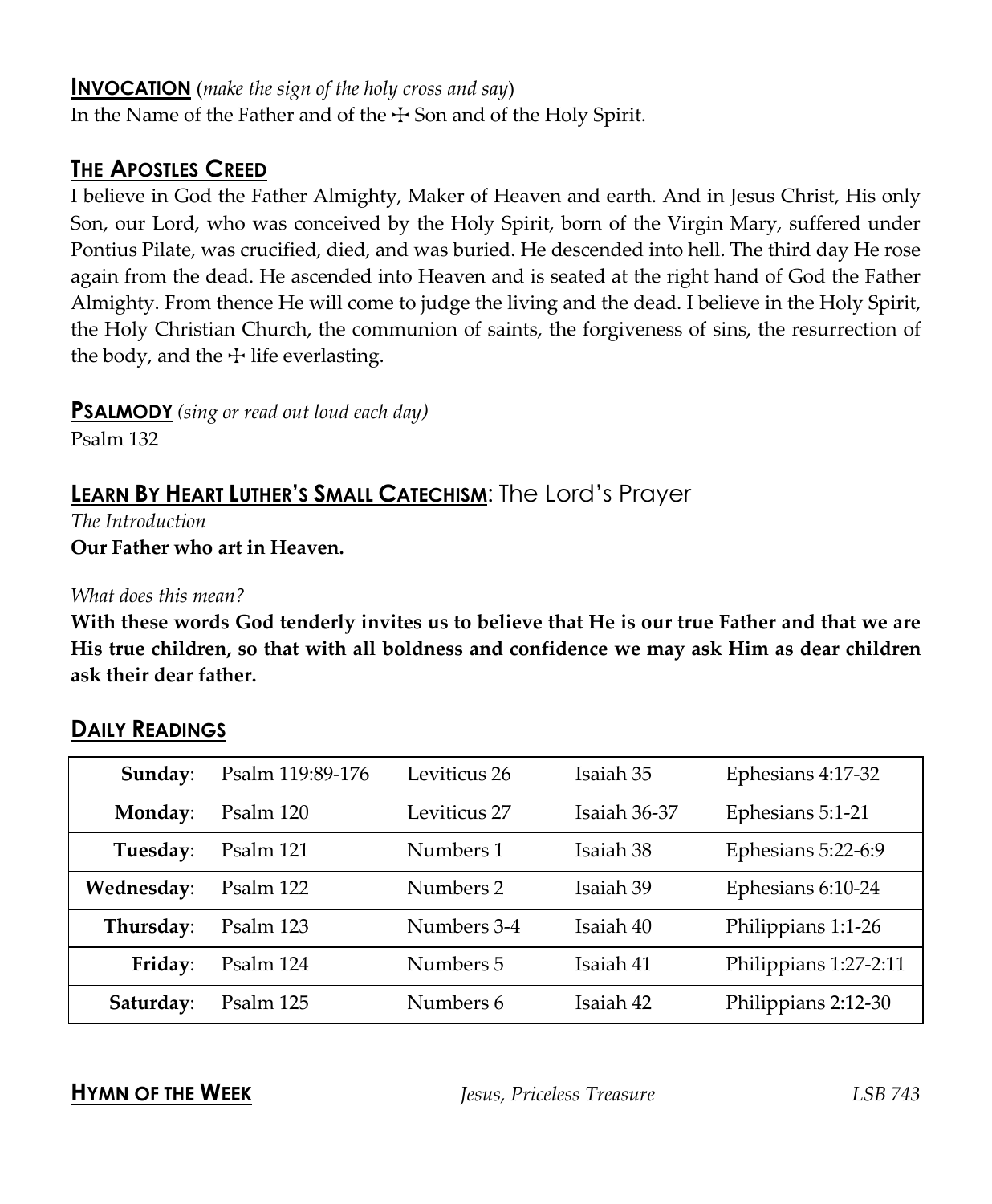### **PRAYERS**

*The following suggestions are offered as an aid in developing the habit of praying for ourselves and others each week:*

**Sunday**: For the joy of the resurrection among us; for the fruit of faith nourished by Word and Sacrament.

**Monday**: For faith to live in the promise of Holy Baptism; for one's calling and daily work; for the unemployed; for the salvation and well-being of our neighbors; for schools, colleges, and seminaries; for good government and for peace.

**Tuesday**: For deliverance against temptation and evil; for the addicted and despairing, the tortured and oppressed; for those struggling with sin.

**Wednesday**: For marriage and family, that husbands and wives, parents and children live in ordered harmony according to God's Word; for parents who must raise children alone; for our communities and neighborhoods.

**Thursday**: For the Church and her pastors; for deacons, teachers, and other church workers; for missionaries and for all who serve the Church; for fruitful and salutary use of the blessed Sacrament of Christ's body and blood.

**Friday**: For faithful preaching of the holy cross of our Lord Jesus Christ; for the spread of His knowledge throughout the whole world; for the persecuted and oppressed; for the sick and dying.

**Saturday**: For faithfulness to the end; for the renewal of those who are withering in the faith or have fallen away; for receptive hearts and minds to God's Word on the Lord's Day; for pastors as they prepare to administer and for people as they prepare to receive Christ's holy gifts.

Almighty God, our Heavenly Father, Your mercies are new every morning; and though we deserve only punishment, You receive us as Your children and provide for all our needs of body and soul. Grant that we may heartily acknowledge Your merciful goodness, give thanks for all Your benefits, and serve You in willing obedience; through Jesus Christ, Your Son, our Lord, who lives and reigns with You and the Holy Spirit, one God, now and forever.

O Lord, look down from Heaven. Behold, visit, and relieve Your servants who stand in need of our prayers: **[insert the names of family members, friends, church members, government officials, those in need, etc.]** Look upon them with the eyes of Your mercy. Grant them comfort and sure confidence in You. Defend them from all danger, and keep them in perpetual peace and safety, through Jesus Christ, our Lord.